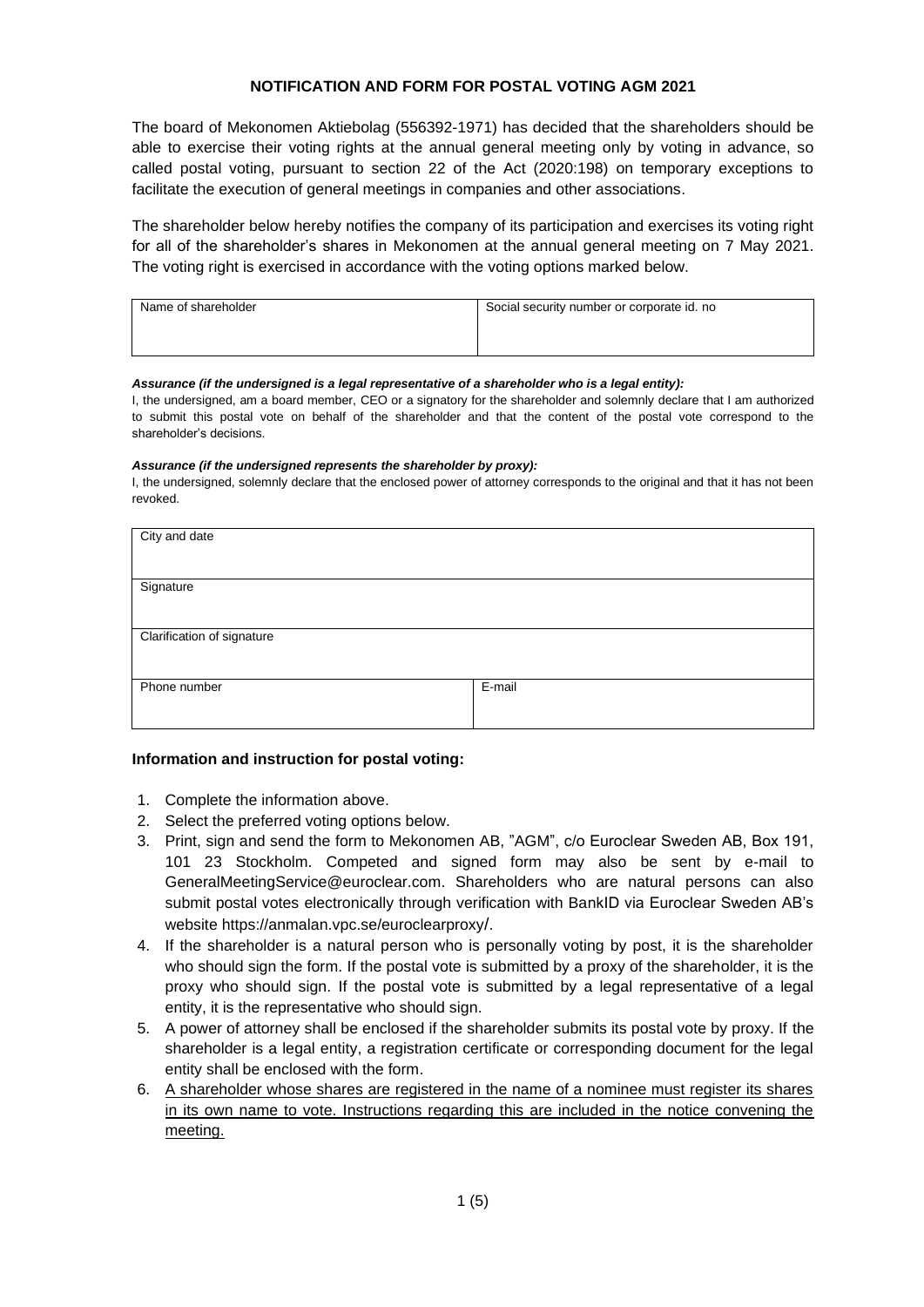A shareholder cannot give any other instructions than selecting one of the options specified at each item in the form below. If a shareholder wishes to abstain from voting in relation to a matter, no option shall be selected for that matter. No specific instructions or conditions may be provided to the form, and no amendments or supplements may be provided to the pre-printed text. If so, the entire vote will be invalid. One form per shareholder will be considered. If more than one form is submitted, the form with the latest date will be considered. The form latest received by the company will be considered if two forms are dated at the same date. An incomplete or incorrect completed form may be discarded without being considered.

#### **The postal voting form, together with any enclosed authorization documentation, shall be received by Euroclear Sweden AB no later than Thursday 6 May 2021.**

A postal vote can be withdrawn up to and including 6 May 2021 by contacting Euroclear Sweden AB via e-mail to GeneralMeetingService@euroclear.com or by telephone +46 8-402-90-47 (Monday – Friday at 09-00 – 16.00).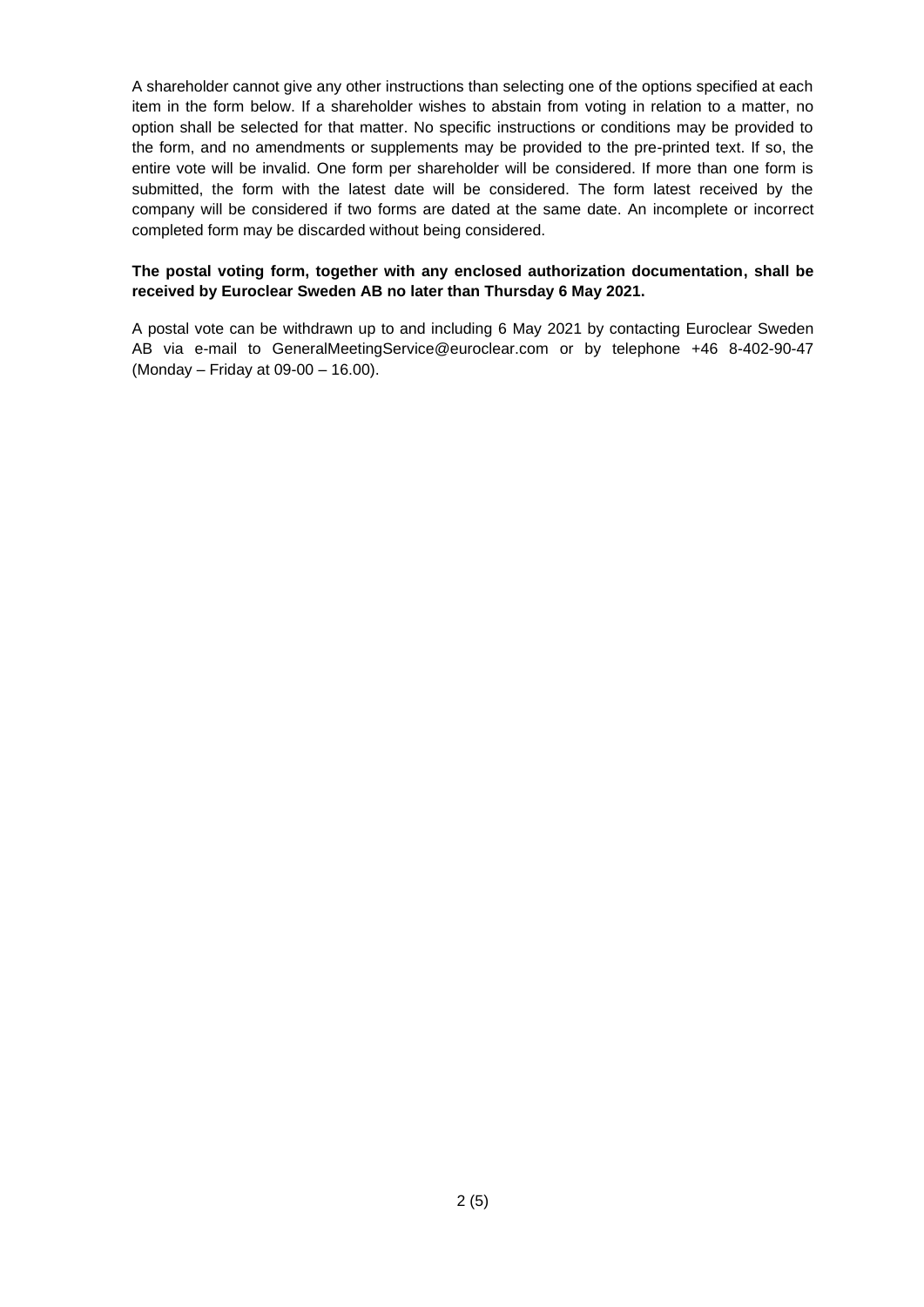# **Annual general meeting of Mekonomen Aktiebolag on 7 May 2021**

The voting options below refer to the proposals submitted by the board and nomination committee as detailed in the notice convening the annual general meeting and available on the company's website. Mark the voting option for how the shareholder wants to vote.

| 1.   | Election of a chairman of the meeting                                                 |  |  |  |  |
|------|---------------------------------------------------------------------------------------|--|--|--|--|
|      | No<br>Yes<br>□<br>$\mathbf{I}$                                                        |  |  |  |  |
| 2.   | Election of two persons to verify the minutes                                         |  |  |  |  |
|      | Yes<br>No<br>$\Box$<br>$\Box$                                                         |  |  |  |  |
| 3.   | Preparation and approval of voting list                                               |  |  |  |  |
|      | Yes<br>No<br>П<br>□                                                                   |  |  |  |  |
| 4.   | Approval of the agenda                                                                |  |  |  |  |
|      | Yes<br>П<br>No<br>□                                                                   |  |  |  |  |
| 5.   | Determination of whether the meeting has been duly convened                           |  |  |  |  |
|      | Yes<br>No<br>ΓI<br>□                                                                  |  |  |  |  |
| 7.   | Resolution on adoption of the income statement and balance sheet and the consolidated |  |  |  |  |
|      | income statement and consolidated balance sheet                                       |  |  |  |  |
|      | Yes<br>No<br>$\perp$<br>$\perp$                                                       |  |  |  |  |
| 8.   | Resolution on discharge of the directors and CEO from liability                       |  |  |  |  |
|      | 8.1. John S. Quinn                                                                    |  |  |  |  |
|      | Yes<br>No<br>Ш<br>⊔                                                                   |  |  |  |  |
|      | 8.2. Eivor Andersson                                                                  |  |  |  |  |
|      | Yes<br>No<br>$\Box$<br>□                                                              |  |  |  |  |
|      | 8.3. Kenny Bräck                                                                      |  |  |  |  |
|      | Yes<br>No<br>П<br>П                                                                   |  |  |  |  |
| 8.4. | Joseph M. Holsten                                                                     |  |  |  |  |
|      | Yes<br>No<br>□                                                                        |  |  |  |  |
|      | 8.5. Magnus Håkansson                                                                 |  |  |  |  |
|      | $\Box$ Yes $\Box$ No                                                                  |  |  |  |  |
|      | 8.6. Helena Skåntorp                                                                  |  |  |  |  |
|      | $\square$ Yes<br>$\Box$<br>No                                                         |  |  |  |  |
|      | 8.7. Arja Taaveniku                                                                   |  |  |  |  |
|      | Yes<br>$\Box$<br>No<br>$\Box$                                                         |  |  |  |  |
|      | 8.8. Pehr Oscarsson (CEO)                                                             |  |  |  |  |
|      | Yes<br>No<br>$\Box$<br>$\Box$                                                         |  |  |  |  |
|      |                                                                                       |  |  |  |  |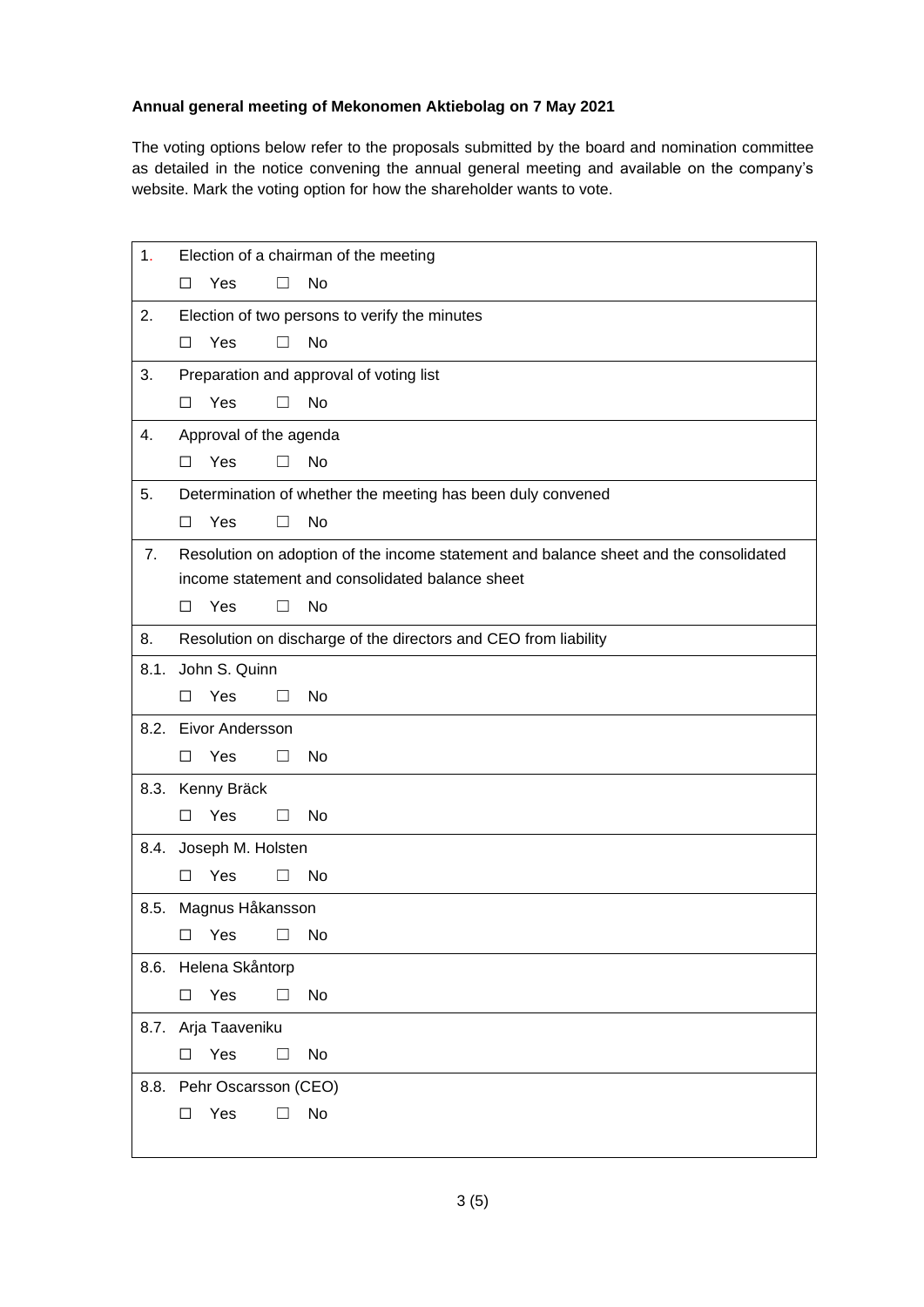| 9.                                  | Resolution concerning disposition of the company's result in accordance with the adopted |  |  |  |  |  |
|-------------------------------------|------------------------------------------------------------------------------------------|--|--|--|--|--|
|                                     | balance sheet                                                                            |  |  |  |  |  |
|                                     | Yes<br>No<br>□<br>0                                                                      |  |  |  |  |  |
| 10.                                 | Determination of the number of directors and deputy directors                            |  |  |  |  |  |
|                                     | Yes<br>No<br>$\Box$<br>$\perp$                                                           |  |  |  |  |  |
| 11.                                 | Determination of fees to the board and the auditor                                       |  |  |  |  |  |
|                                     | 11.1. Fees to the board                                                                  |  |  |  |  |  |
|                                     | Yes<br>No<br>$\Box$<br>□                                                                 |  |  |  |  |  |
|                                     | 11.2. Fees to the auditor                                                                |  |  |  |  |  |
|                                     | Yes<br>$\Box$<br>No<br>ш                                                                 |  |  |  |  |  |
| 12.                                 | Election of the board members and chairman                                               |  |  |  |  |  |
|                                     | 12.1. (a) Eivor Andersson (re-election)                                                  |  |  |  |  |  |
|                                     | Yes<br>No<br>$\Box$<br>П                                                                 |  |  |  |  |  |
| 12.1. (b) Kenny Bräck (re-election) |                                                                                          |  |  |  |  |  |
|                                     | Yes<br>No<br>□<br>П                                                                      |  |  |  |  |  |
|                                     | 12.1. (c) Joseph M. Holsten (re-election)                                                |  |  |  |  |  |
|                                     | Yes<br>No<br>□<br>$\perp$                                                                |  |  |  |  |  |
|                                     | 12.1. (d) Magnus Håkansson (re-election)                                                 |  |  |  |  |  |
|                                     | Yes<br>No<br>□<br>$\perp$                                                                |  |  |  |  |  |
|                                     | 12.1. (e) Helena Skåntorp (re-election)                                                  |  |  |  |  |  |
|                                     | Yes<br>No<br>П                                                                           |  |  |  |  |  |
|                                     | 12.1. (f) Robert M. Hanser (new election)                                                |  |  |  |  |  |
|                                     | Yes<br>No<br>П<br>П                                                                      |  |  |  |  |  |
|                                     | 12.1. (g) Michael Løve (new election)                                                    |  |  |  |  |  |
|                                     | Yes<br>No<br>□                                                                           |  |  |  |  |  |
|                                     | 12.2. Election of Robert M. Hanser as the chairman of the board                          |  |  |  |  |  |
|                                     | Yes<br>No<br>□<br>ш                                                                      |  |  |  |  |  |
| 13.                                 | Election of auditor                                                                      |  |  |  |  |  |
|                                     | Yes<br>No<br>□<br>□                                                                      |  |  |  |  |  |
| 14.                                 | Resolution on guidelines for remuneration of senior executives                           |  |  |  |  |  |
|                                     | Yes<br>No<br>□                                                                           |  |  |  |  |  |
| 15.                                 | Approval of the board's remuneration report                                              |  |  |  |  |  |
|                                     | Yes<br>No<br>□                                                                           |  |  |  |  |  |
| 16.                                 | Resolution on a long-term share-based incentive program (LTIP 2021)                      |  |  |  |  |  |
|                                     | Yes<br>No<br>□<br>Ш                                                                      |  |  |  |  |  |
|                                     |                                                                                          |  |  |  |  |  |